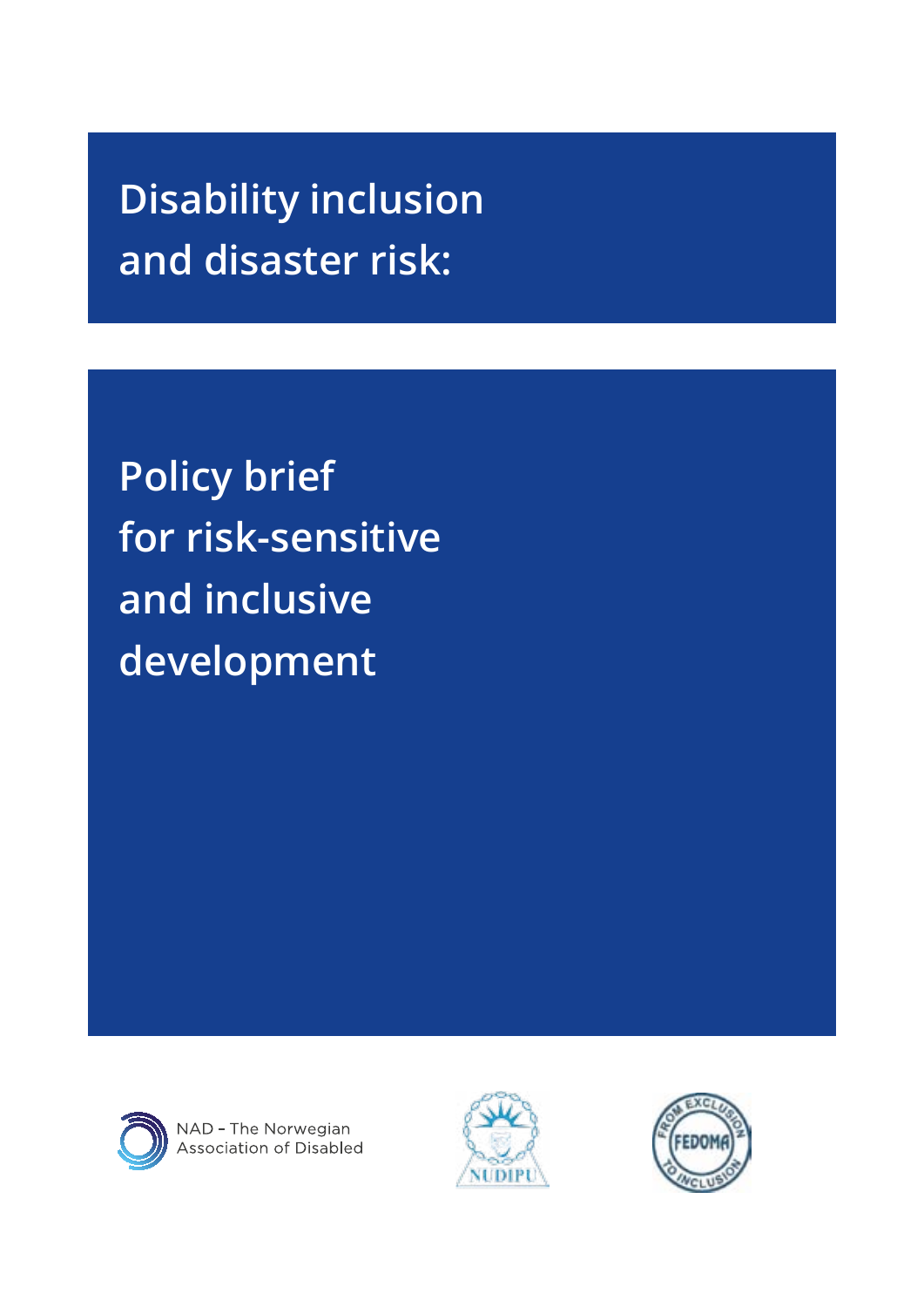# **Disability inclusion in development post 2015**

**Prior to 2015,** persons with disabilities received little, or no, attention in development policy and practice. This applied equally to disaster risk reduction (DRR). The contribution of persons with disabilities was overlooked. This has now changed.

**In March, 2015** governments met in Sendai, Japan to finalise and commit to the Sendai Framework for Disaster Risk Reduction 2015- 2030 (SFDRR).**1)** The SFDRR sets forth a rights-based, inclusive, and whole-society framework to guide DRR policy and practice into the future. Persons with disabilities are recognised as key contributing stakeholders within the SFDRR.

**Later in September 2015,** the 2030 Agenda for Sustainable Development, or Sustainable Development Goals (SDGs) were agreed.**2)** Again, disability inclusion is emphasised. This commitment is underpinned by the SDG principle of ensuing that we no longer leave anyone behind.

#### **2015 saw the alignment** of

development and DRR with the United Nations (UN) Convention

on the Rights of Persons with Disabilities (CRPD), which was adopted by the United Nations General Asembly almost 10 years previously.**3)** At the end of 2016, the CRPD had been ratified by 172 countries.**4)** Article 11 of the CRPD concerns situations of risk.

#### **As we look to the future**,

disability inclusion is no longer an option. Governments have committed to disability inclusion as both a global and national priority. As such, disability inclusion is an integral part of all our work moving forward. The question now is: how do we ensure disability inclusion in practice?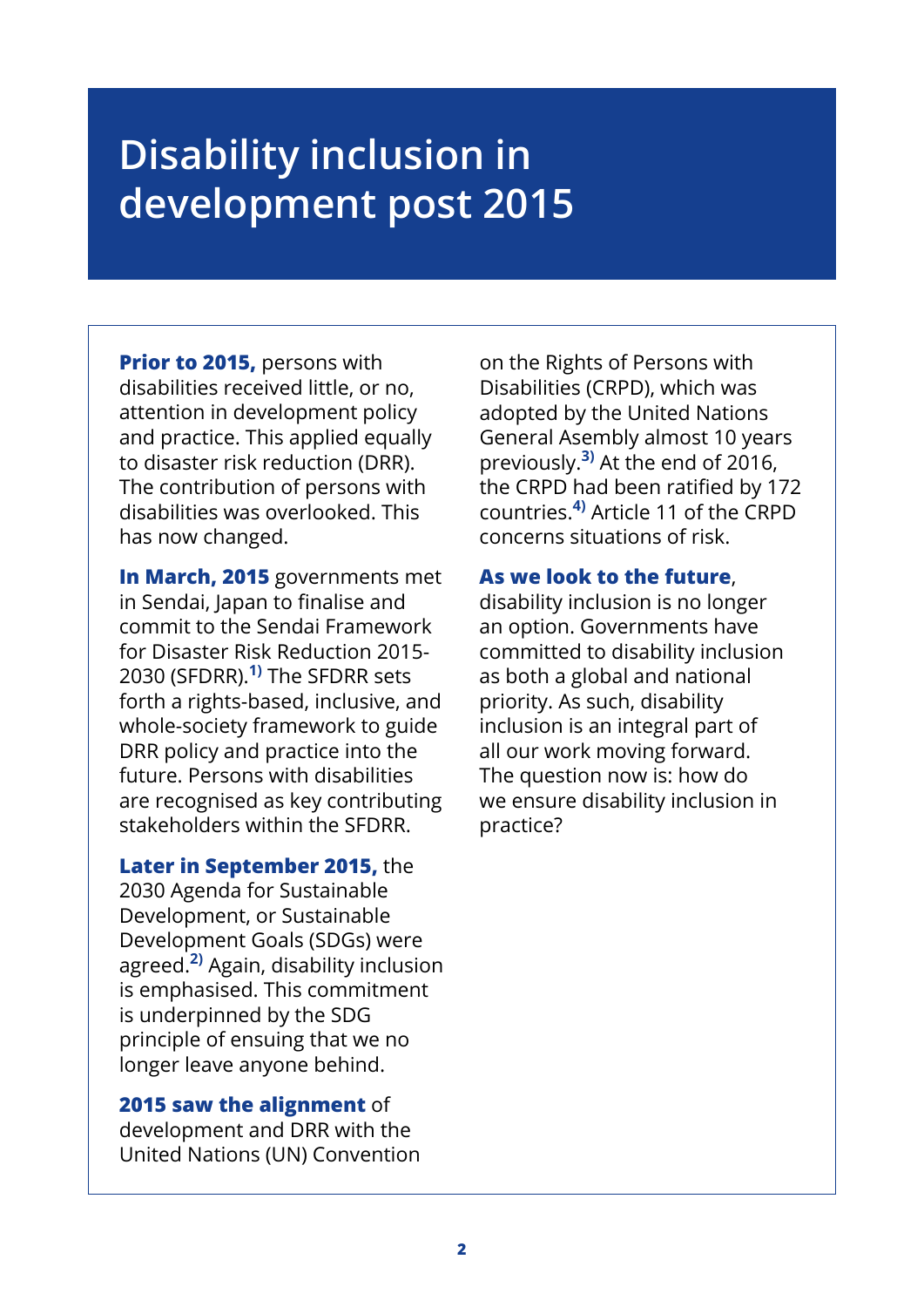### **Managing disaster risk for sustainable development**

**The predecessor** to the SFDRR, the Hyogo Framework for Action 2005-2015 (HFA), built awareness of the importance of a preventative approach to addressing disaster risk.**5)** This was accompanied by the institutionalisation of DRR at national and local levels. The SFDRR builds on the achievements of governments under the HFA and turns our attention to the 'how-to' of DRR. That is, how to translate policy into action.

**DRR has, in the past,** been viewed as separate from development. Post-2015, this thinking has changed. We now know that DRR is inseparable from development.**6)** Reducing and preventing disaster risk protect development gains and ensure benefits are sustained into the future. DRR, like disability inclusion, is the responsibility of all.

**These understandings** urge greater coordination and collaboration. A cross-sectoral and multi-stakeholder approach is required under the SFDRR. Importantly, the status of DRR has been elevated. DRR is understood to lie at the heart of all development policy and practice. We also know that inclusive development is good development. These understandings present opportunities. By better ensuring disability inclusion within DRR we are building the foundation for risk-sensitive and inclusive development as a whole.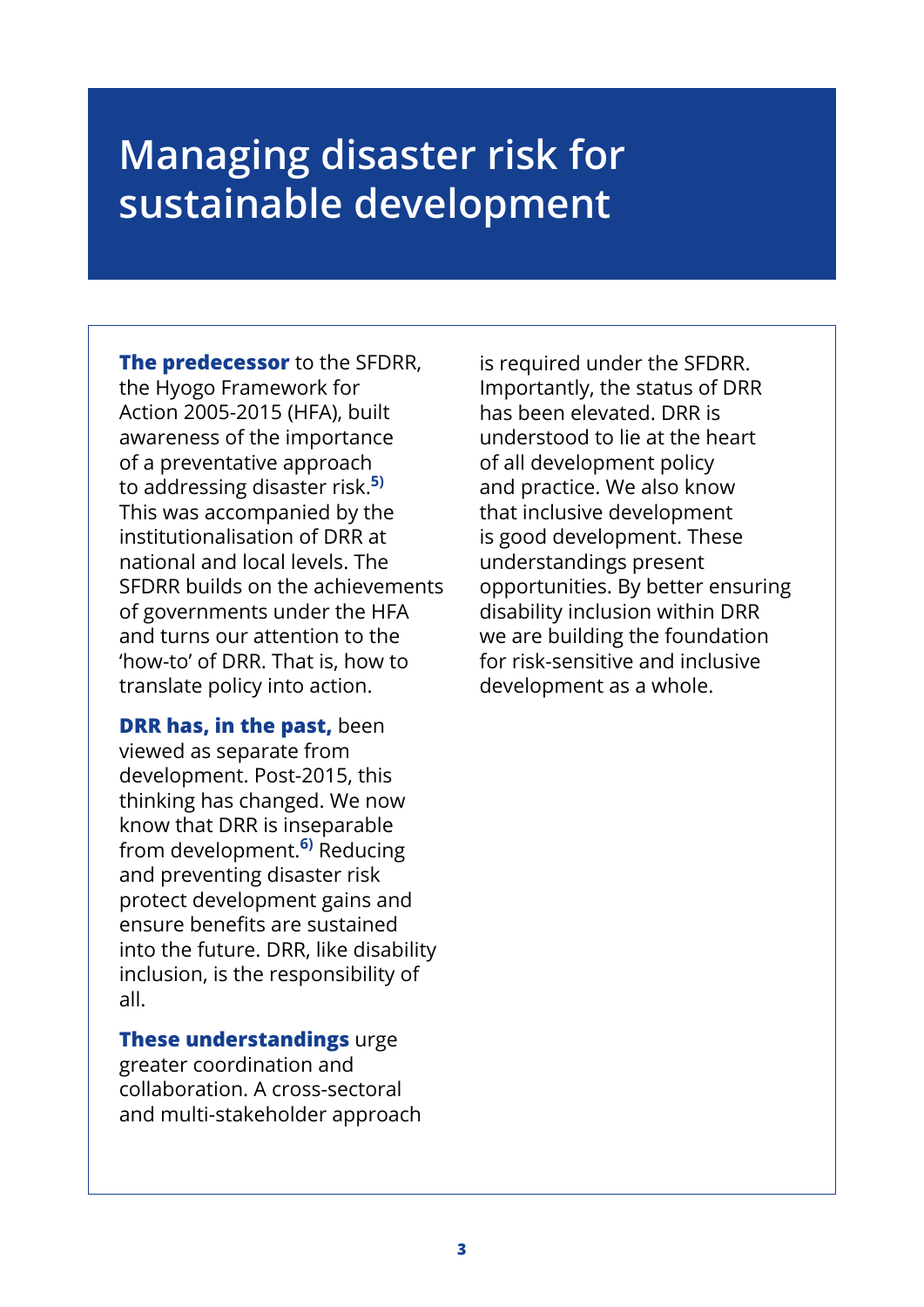# **Disability globally**

**Figures concerning** the number of persons with disabilities vary within and between countries. This concerns what and how we count. What is counted also reflects the priorities and responsibilities of different government agencies. In 2011, the first World Report on Disability was published.**7)** One of the aims of the World Report was to provide an evidence-based picture of disability globally. The findings show that 15% of the world's population are persons with disabilities. Previous estimates were significantly lower. Persons with disabilities are the world's largest minority.

**The World Report** also notes that 80% of persons with disabilities globally live in lower-income countries. Having a disability is more likely to lead to a life in poverty. Living in poverty is more likely to lead to having a disability. Both disability and poverty lead to less opportunities, increased exclusion, and disproportionate risk.

**We also know** that persons with disabilities face multiple barriers in their daily lives. These barriers may be physical, attitudinal, or societal.

Barriers further increase risk. As such, persons with disabilities are all too familiar with risk. Persons with disabilities manage risk on a daily basis. Persons with disabilities, therefore, have much to contribute to DRR.

#### **In terms of post-2015**

commitments to disability inclusion, the above understandings have important policy implications:

- If we are not including persons with disabilities in DRR, we are not truly addressing those most at-risk. That is, we are not doing DRR right.
- The expertise, and experience, that we need to ensure a disabilityperspective in DRR is close to hand. That is, from persons with disabilities themselves.
- Persons with disabilities, as a rule, have more direct experience of managing risk than persons without disabilities. Persons with disabilities have expertise that can be drawn on to contribute to reducing and preventing risk for all.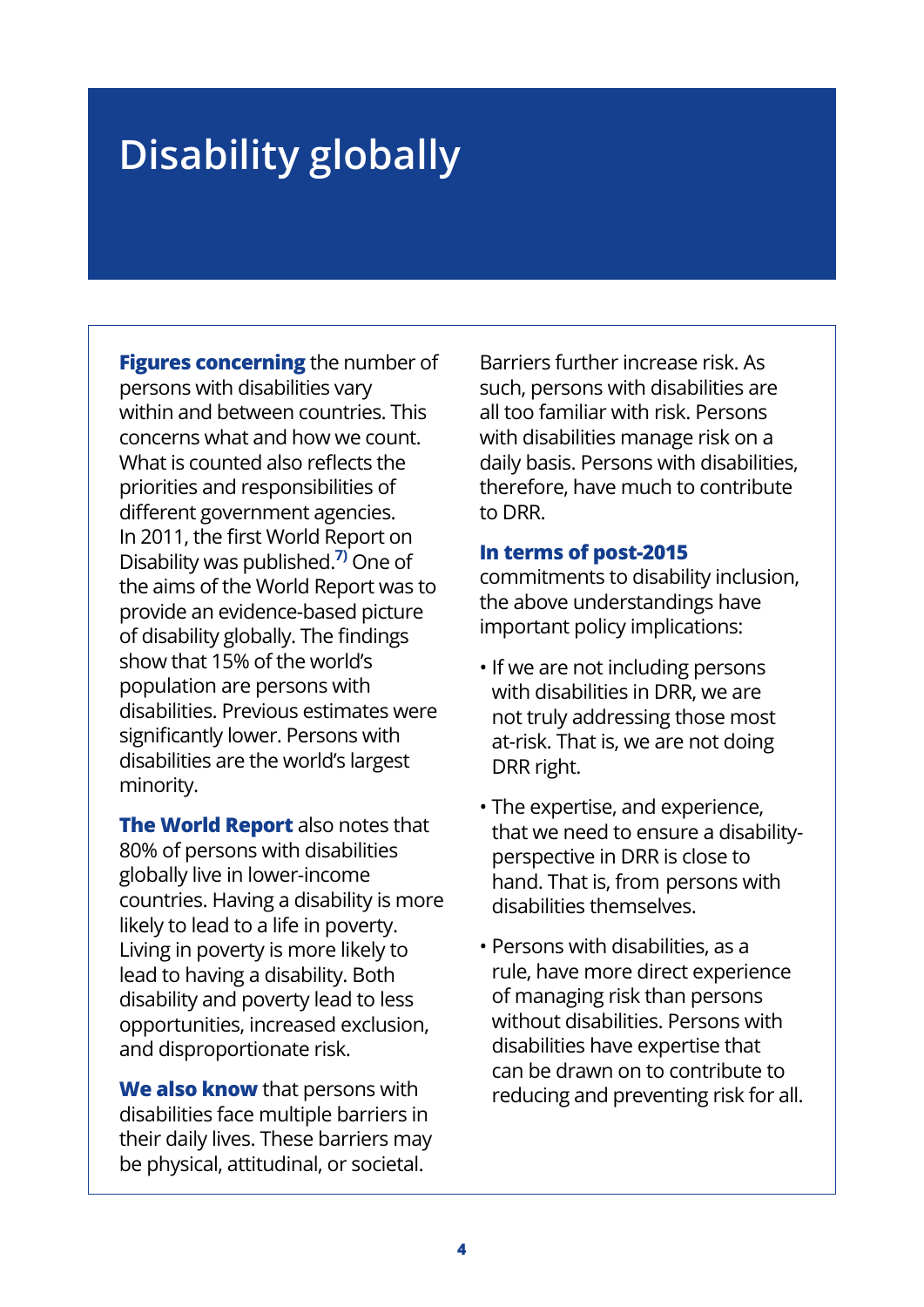# **Perceived challenges of disability inclusion**

**Disability inclusion** has suffered from the perception that it requires particular expertise or significant resources. It is true that government, and other DRR actors, may consider they have limited experience of, or expertise concerning, disability. However, this should not cause undue concern. Expertise is readily available from persons with disabilities themselves. Under the SFDRR, our objectives are shared. Collaborations between government, and non-government DRR actors, and disabled people's organisation (DPOs) are increasingly shown to be effective, practical, and achievable.

**The costs** of disability inclusion are frequently over-stated. For example, studies show that if accessibility is designed into infrastructure projects from the start, the costs are less than 0.5% of the total cost of construction. Integrating accessibility later into the design process results in marginally higher costs of around 1%.**8)** In terms of national income, ensuring accessibility amounts to

around 0.01% of a country's gross domestic income. In contrast, the costs of exclusion are very high. World Bank estimates place the economic cost of not including persons with disabilities between USD 1.71 trillion and USD 2.23 trillion globally per year.**9)**

**It is also**, at times, claimed that we do not have enough data on disability and disasters. This can be an excuse not to act. However, we now know that around 15% of any country's population are persons with disabilities. We also know from the Japanese experience that persons with disabilities are four times more likely to die in a disaster.**10)** We may expect this figure to be higher in lower-income countries. Further, we know that disability and poverty are closely linked. We know poverty and exclusion increases risk for men, women, and children around the world. We have sufficient knowledge. We have awareness and commitment under the SFDRR and SDGs. We now need to act.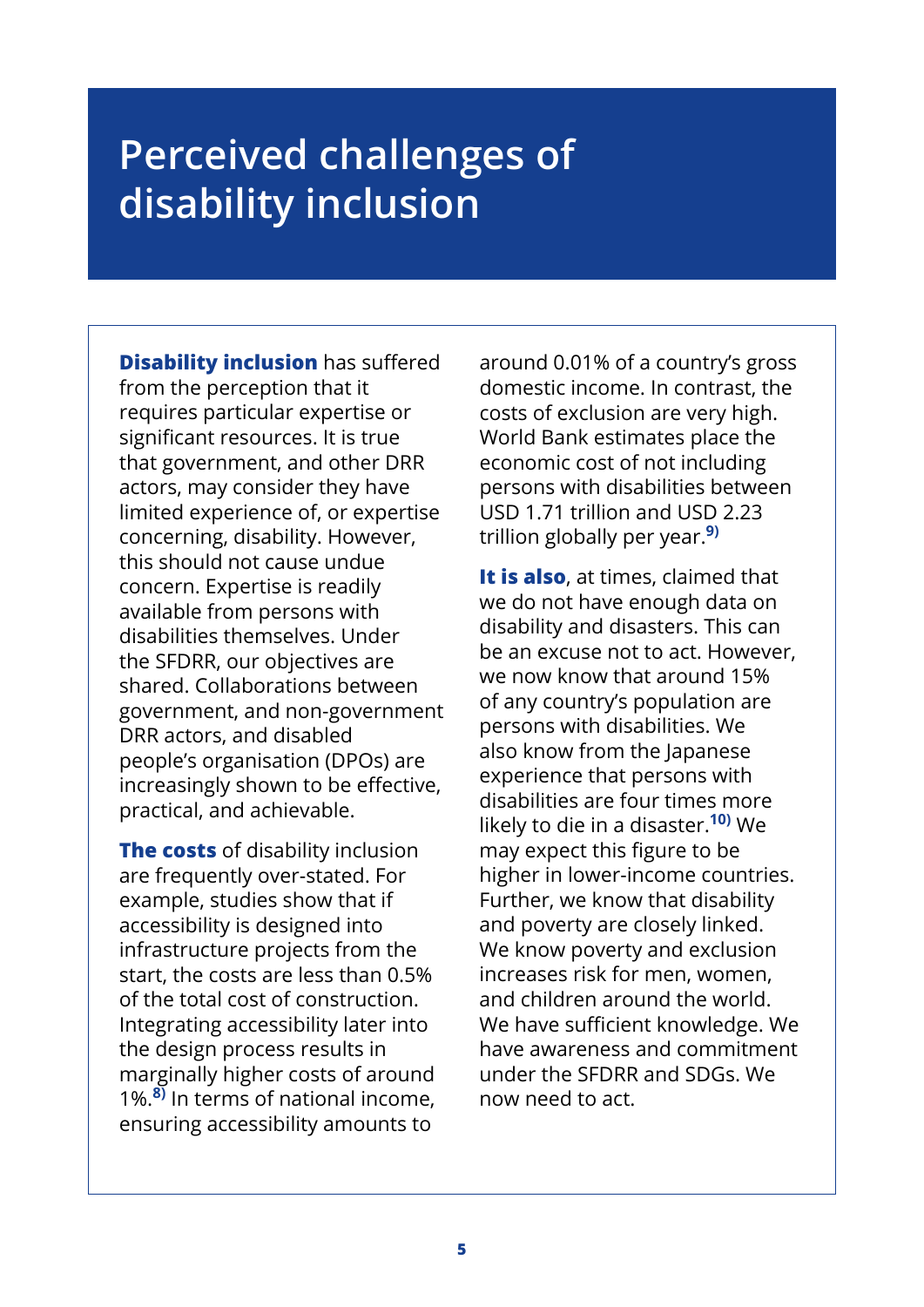# **Expectations of government under the Sendai Framework**

**The SFDRR** is clear that ultimate responsibility for its implementation lies with governments. This includes working to ensure the inclusion of highly at-risk members of society and ensuring a disability perspective within all DRR policy and practice. However, the SFDRR is also realistic. The SFDRR emphasises the importance of partnerships and a collaborative approach. Towards this end, the SFDRR includes the roles of key SFDRR stakeholders. These include persons with disabilities and DPOs.

**Key expectations** of government under the SFDRR are summarised as follows:

- Consult with persons with disabilities at all stages of DRR planning and delivery to ensure a disability perspective is included.
- Take steps to remove barriers to the active participation of persons with disabilities in DRR, including within DRR platforms, forums, and committees, or similar, at all levels.

• Ensure persons with disabilities are able to meaningfully contribute to DRR policy and practice in the communities and societies we share.

**The SFDRR also** commits governments to apply the principles of universal design within DRR. Universal design may be thought of as design-for-all. The idea of design-for-all is that services, goods, and solutions should be accessible to, and usable by, all on an equal basis. This applies to the development of new DRR services, goods, and solutions. For those that already exist, they should be adapted to ensure accessibility is improved. This adaptation is known as reasonable accommodation.

Improving access in DRR benefits everyone. For example, accessible early warning systems, evacuation routes, and relief distribution points enable more efficient service delivery and ease of use for all concerned. Again, advice on improving access is close to hand.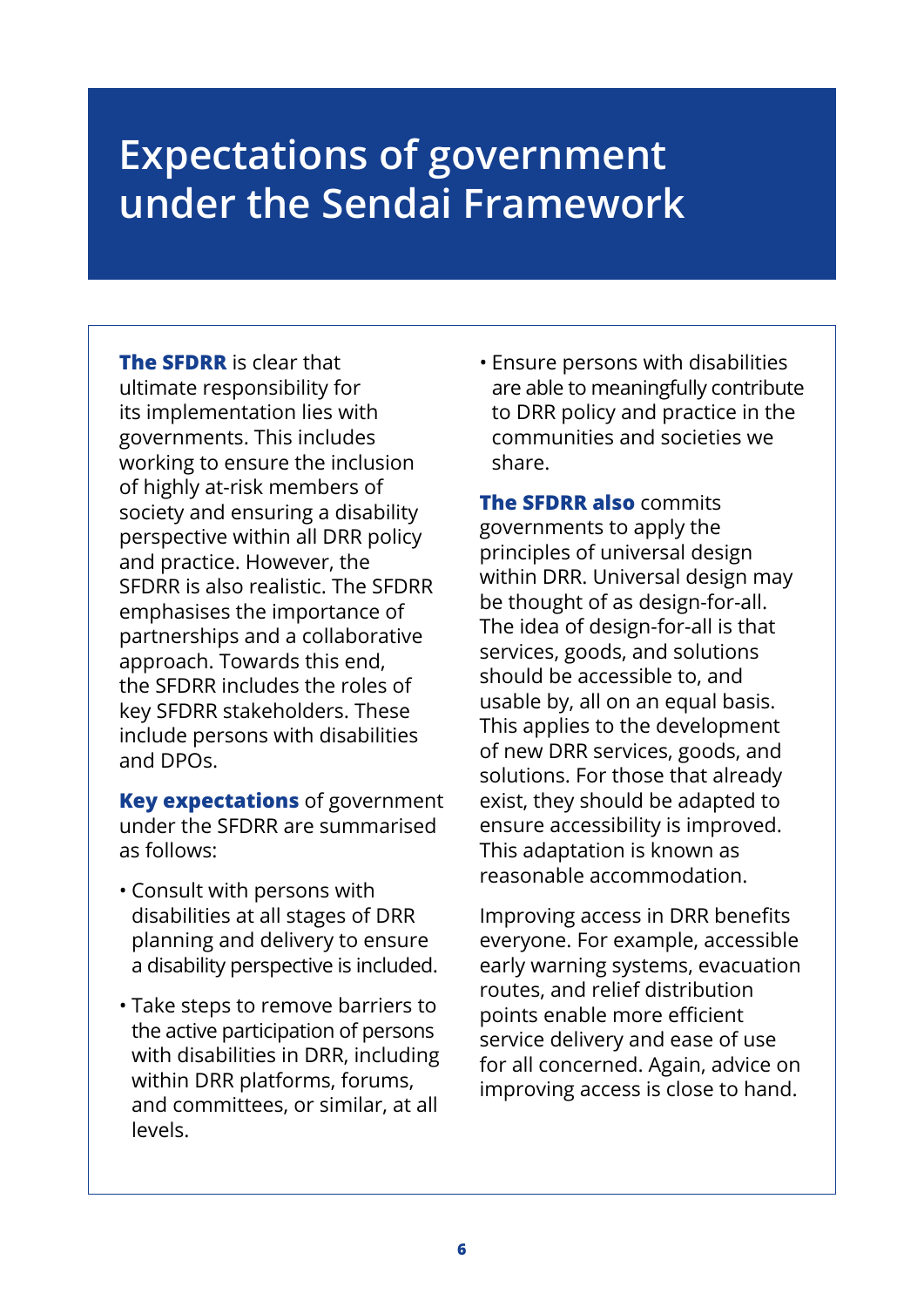# **Expectations of other stakeholders**

**The SFDRR** emphasises that DRR is everyone's business. DRR under the SFDRR is inclusive DRR. The SFDRR includes roles for key nongovernment stakeholders. These stakeholders include women, children and youth, older persons, and, as we have noted, persons with disabilities. Migrants and indigenous peoples also receive specific mention. In fact, all of civil society is noted as having a stake, or vested interest, in DRR.

**The SFDRR also** commits to ensuring people from highly at-risk groups become leaders within, and proponents for, DRR. If we are working with women, women with disabilities must be represented. If we are working with children, children with disabilities must be able to participate. If we are working with migrants, the perspectives of migrants with disabilities must be included. In short, we all need to take more active measures to ensure our work in DRR truly includes those most at-risk. Further, those most at-risk must have the opportunity to contribute and to lead.

**Other key stakeholders** are highlighted within the SFDRR. These include the science, technology, and academic community; the media; and the private sector. All stakeholders

have a vital role to play in reducing and preventing risk. All stakeholders have a critical role to play in removing barriers, ensuring access, and promoting inclusion. By way of example, the SFDRR commits the media, in collaboration with government, to provide DRR information in accessible formats and easy to understand language. This is sound advice for us all. Accessible DRR information not only benefits persons with disabilities, it reduces disaster risk for all.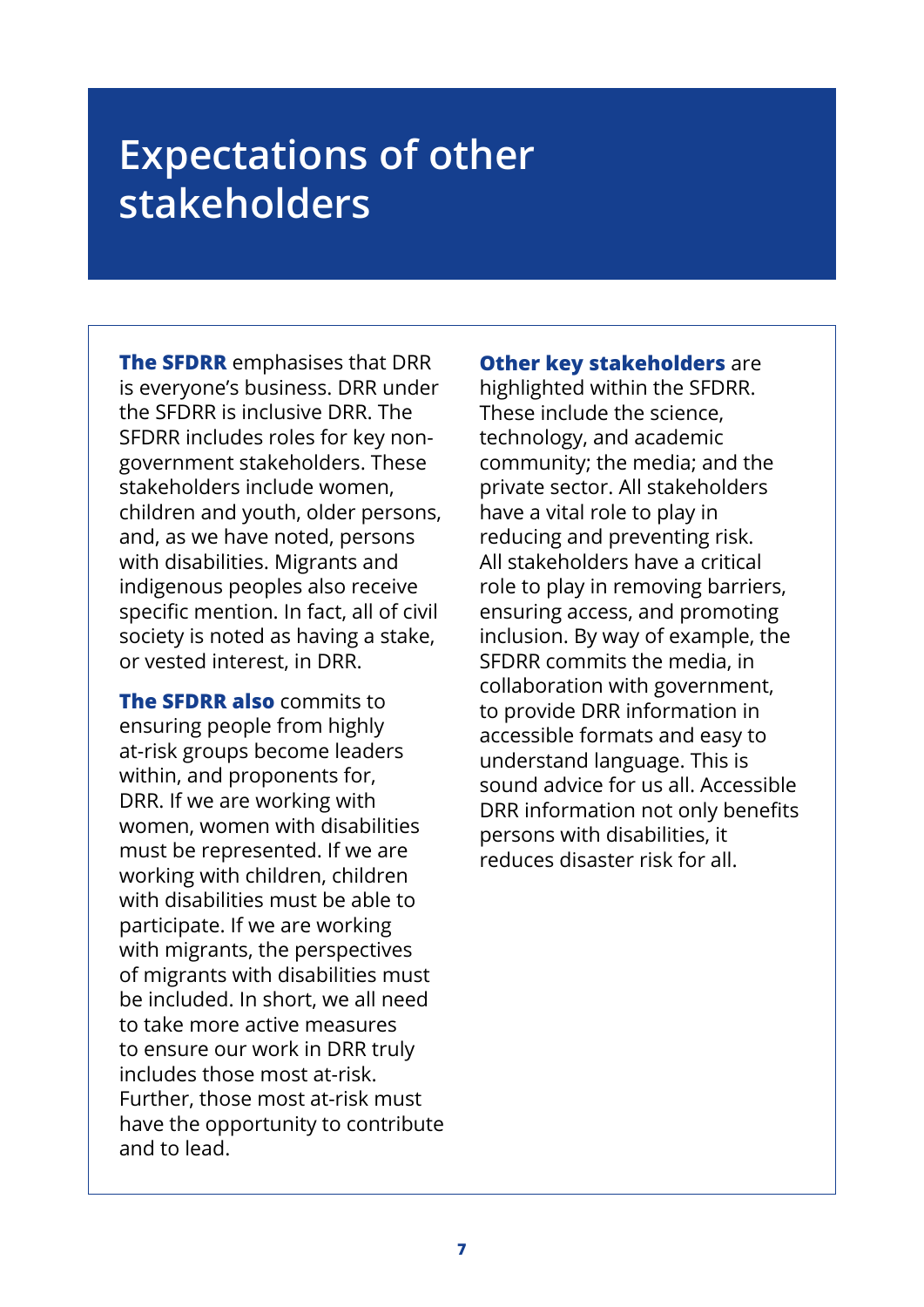# **Expectations of disabled people's organisations**

**To date, DRR** has not been high on the agenda of most DPOs globally. In recent years, this has started to change. The majority of examples of DPOs contributing to DRR have come from the Asia Pacific where disaster risk is particularly high. However, since 2016 DPO networks in some African countries, including Malawi and Uganda, have increasingly taken responsibility for training their members in disaster risk reduction. African DPOs have also increasingly advised DRR actors on disability inclusion under the SFDRR.

### **Partnerships between**

government, and other DRR actors, and DPOs is a win-win. Government agencies and DRR actors can access disability expertise that can assist in better understanding disaster risk, as the SFDRR demands, to the benefit of all. DPOs gain experience of DRR and are better placed to ensure the perspectives of those they represent are included. To achieve this, DPOs should ensure the following:

- Engage with key government agencies and communicate what DPOs can contribute to better managing risk under the SFDRR. For example, advising on accessibility and assisting in identifying those most at-risk and with specific access or functioning needs.
- Ensure government, and other DRR actors, know who to contact for guidance and advice.
- Coordinate with members to ensure a range of disability perspectives are included in consultations and in order that practical solutions can be delivered.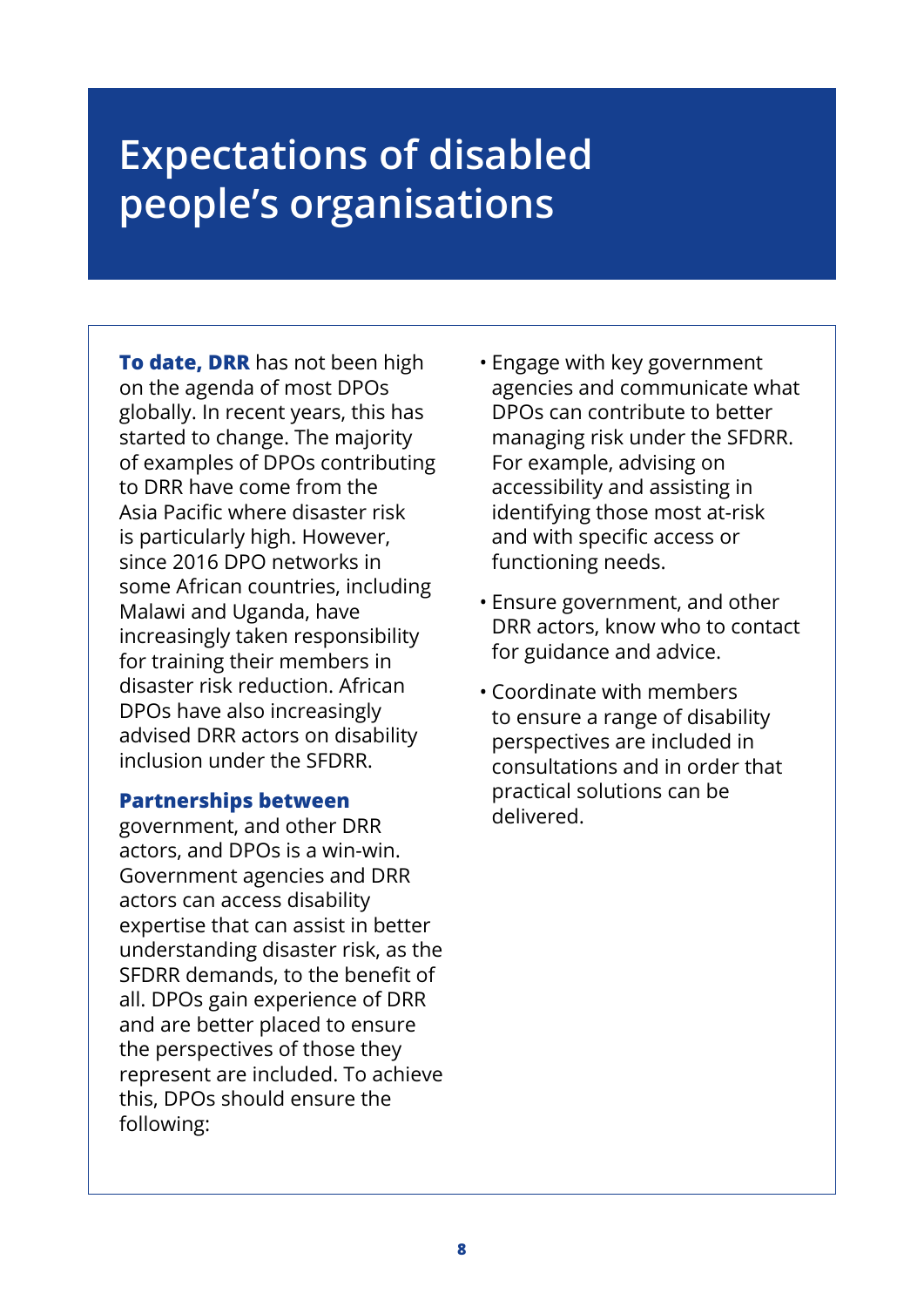# **An invitation to collaboration**

**In short,** the way forward is collaboration. Collaboration is required to reduce and prevent disaster risk. Collaboration is required to ensure inclusion. Risk sensitivity and inclusion are central principles of development post-2015. By better managing risk we protect and sustain investments. By fostering inclusion, we widen access and ensure the benefits of our work reach all. Further, we maximise the resources and expertise we have available.

**Being risk** sensitive and inclusive need neither be technical nor expensive. However, a proactive approach is needed. This applies to government, other DRR stakeholders, and DPOs. Ignoring risk, and excluding those who may contribute to DRR and development more broadly, is very high-cost. The starting point for inclusion is dialogue. Discussion enables us to better understand risk and to seek mutually beneficial solutions. Government, and other DRR actors, in partnership with DPOs

are well-placed to find these solutions. This is the challenge the SFDRR sets forth. It is now up to us to rise to this challenge. The solutions are well within our reach.

**To get started** on the road to ensuring DRR is disability inclusive, and for more information, please contact the following organisations. All of the following are committed to working constructively with government, and non-government, DRR actors to ensure a safer world for all: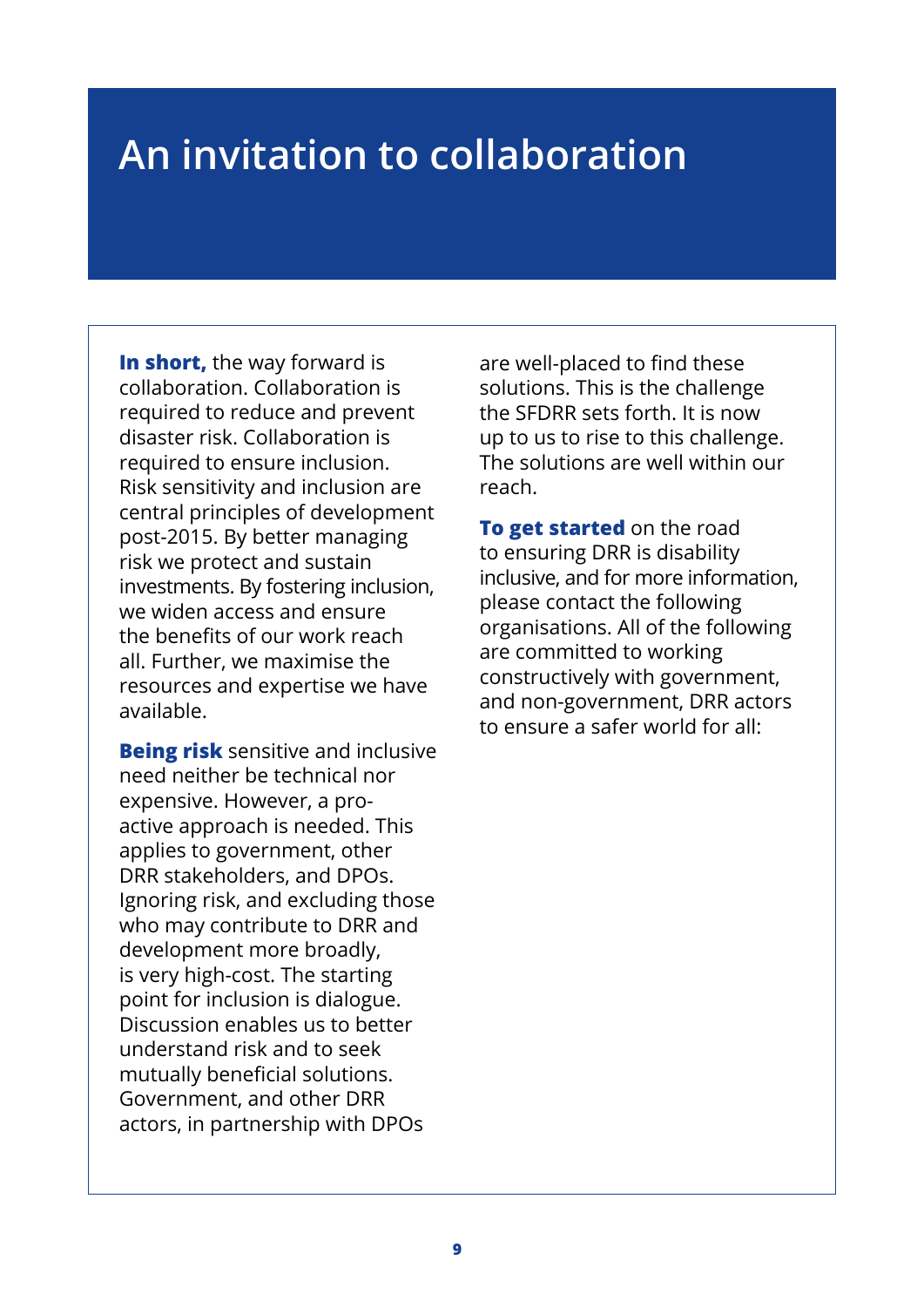# **Footnotes/endnotes**

**1)** UN. 2015. Sendai Framework for Disaster Risk Reduction 2015- 2030. New York, United Nations: [w](www.unisdr.org/we/inform/publications/43291)[ww.unisdr.org/we/inform/](www.unisdr.org/we/inform/publications) [publications](www.unisdr.org/we/inform/publications)/43291

**2)** UN. 2015. Transforming our world: The 2030 agenda for sustainable development. New York, United Nations: [https://](https://sustainabledevelopment.un.org/post2015/transformingourworld/publication) [sustainabledevelopment.un.org/](https://sustainabledevelopment.un.org/post2015/transformingourworld/publication) [post2015/transformingourworld/](https://sustainabledevelopment.un.org/post2015/transformingourworld/publication) [publication](https://sustainabledevelopment.un.org/post2015/transformingourworld/publication)

**3)** UN. 2006. Convention on the rights of persons with disabilities and optional protocol. New York, United Nations: [www.un.org/disabilities/](www.un.org/disabilities/documents/convention/convoptprot) [d](www.un.org/disabilities/documents/convention/convoptprot-e.pdf)[ocuments/convention/convoptpro](www.un.org/disabilities/documents/convention/convoptprot)[t-e.](www.un.org/disabilities/documents/convention/convoptprot-e.pdf) pdf

**4)** UN. 2016. 'Human rights: 15 Convention on the Rights of Persons with Disabilities.' New York, United Nations treaty collection website: https://treaties.un.org/Pages/ [ViewDetails.aspx?src=TREATY&mtdsg\\_](https://treaties.un.org/Pages/ViewDetails.aspx?src=TREATY&mtdsg_no=IV-15&chapter=4&clang=_en) no=IV-15&chapter=4&clang=\_en

**5)** UN. 2005. Hyogo Framework for Action 2005-2015: Building the resilience of nations and communities to disasters. New York, United Nations: [www.unisdr.org/files/1037\\_](www.unisdr.org/files/1037_hyogoframeworkforactionenglish.pdf) [hyogoframeworkforactionenglish.pdf](www.unisdr.org/files/1037_hyogoframeworkforactionenglish.pdf)

**6)** UNISDR. 2015. Global Assessment Report on DRR 2015. Making development sustainable: The future of disaster risk management. Geneva, United Nations Office for Disaster Risk [Reduction: www.preventionweb.net/](www.preventionweb.net/english/hyogo/gar/2015/en/home/GAR_2015/GAR_2015_1.html) english/hyogo/gar/2015/en/home/ GAR\_2015/GAR\_2015\_1.html

**7)** WHO & World Bank. 2011. World Report on Disability. Geneva, World Health Organization: [www.who.int/](www.who.int/disabilities/world_report/2011/report.pdf) [disabilities/world\\_report/2011/report.](www.who.int/disabilities/world_report/2011/report.pdf) [pdf](www.who.int/disabilities/world_report/2011/report.pdf)

**8)** Metts R L. 2000. 'Disability issues, trends and recommendations for the World Bank.' Social Protection Discussion Paper Series No.7. World Bank: [http://siteresources.worldbank.](http://siteresources.worldbank.org/SOCIALPROTECTION/Resources/SP-Discussion-papers/Disability-DP/0007.pdf) [org/SOCIALPROTECTION/Resources/](http://siteresources.worldbank.org/SOCIALPROTECTION/Resources/SP-Discussion-papers/Disability-DP/0007.pdf) [SP-Discussion-papers/Disability-](http://siteresources.worldbank.org/SOCIALPROTECTION/Resources/SP-Discussion-papers/Disability-DP/0007.pdf)[DP/0007.pdf](http://siteresources.worldbank.org/SOCIALPROTECTION/Resources/SP-Discussion-papers/Disability-DP/0007.pdf)

### **9)** Ibid.

**10)** UNESCAP. 2012. Disability at a glance 2012: Strengthening the evidence base in Asia and the Pacific. Bangkok, United Nations Economic [and Social Commission for Asia and](www.unescap.org/sites/default/files/SDD_PUB_Disability-Glance-2012.pdf)  the Pacific: [www.unescap.org/sites/](www.unescap.org/sites/default/files/SDD) [default/files/SDD](www.unescap.org/sites/default/files/SDD)\_PUB\_Disability-Glance-2012.pdf